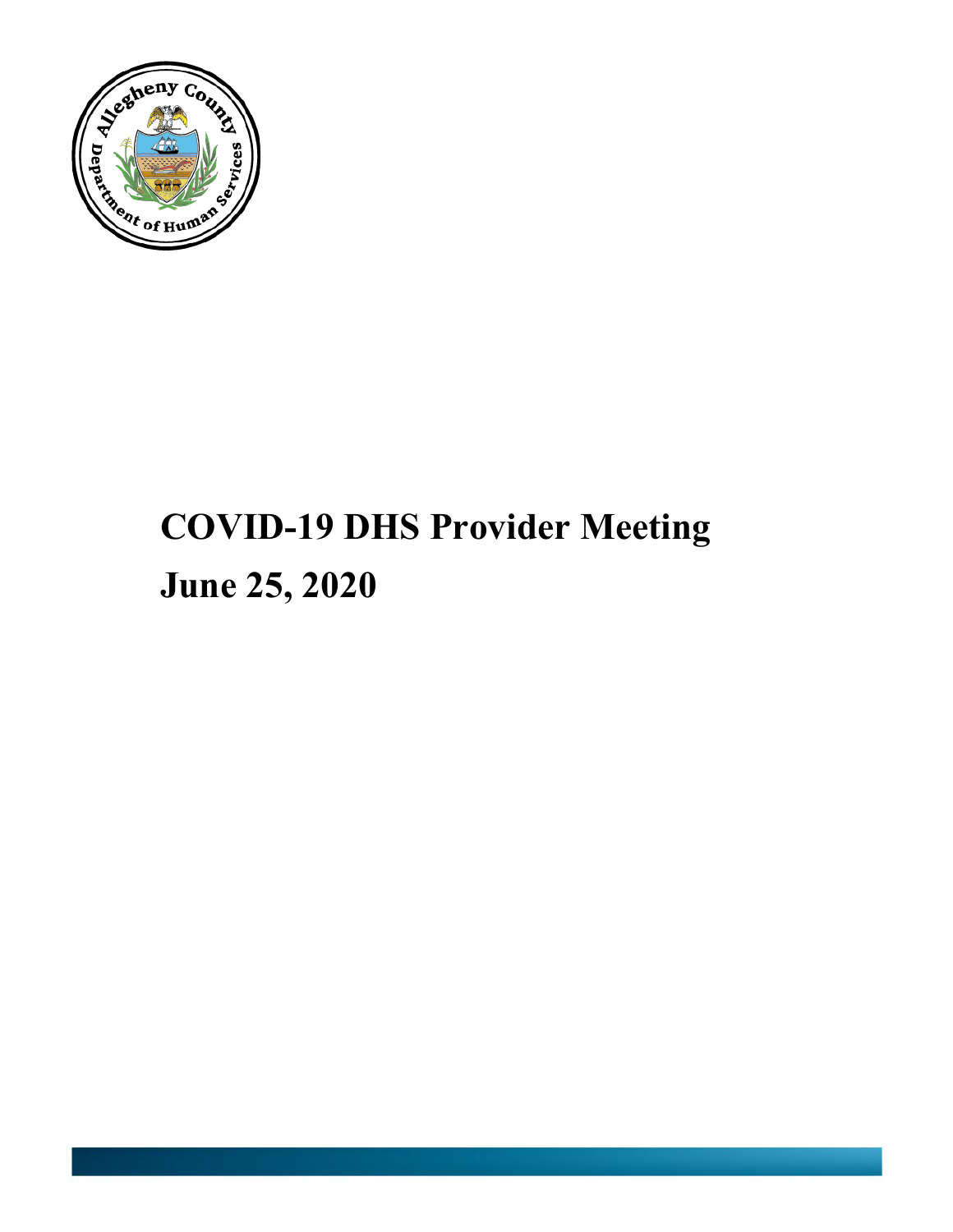#### **General Information**

As a reminder, we will only hold DHS Provider Meetings once per week on Thursdays.

As a reminder, [Green Phase Guidance](https://dhstraumaresourcelibrary.alleghenycounty.us/covid-19-information-for-dhs-providers/phase-guidelines/) has been posted to the Provider Site.

As a reminder, you are invited to DHS's Virtual Human Services Block Grant Public Meetings on Monday, June 29<sup>th</sup> at 4:30pm or Tuesday, June 30<sup>th</sup> at 4:30pm. Please help us spread the word.

- To hear the live audio, see the live video, and participate in the Q&A, join on your computer, smartphone or tablet by visitin[g https://bit.ly/2N5AVCX.](https://bit.ly/2N5AVCX) To hear the live audio only, call (267) 368-7515. The access code for Monday's meeting is 172 596 105# and the access code for Tuesday's meeting is 746 312 327#.
- Send us your questions, comments and ideas: Via email at [DHS-Ideas@AlleghenyCounty.US](mailto:DHS-Ideas@AlleghenyCounty.US) or via the Q&A feature during the live meeting.
- Information on the Human Services Block Grant Plan is available a[t https://bit.ly/3dcqbgo.](https://bit.ly/3dcqbgo) To read the previous Block Grant Plans visit [https://bit.ly/3ebyWIR.](https://bit.ly/3ebyWIR)

Please submit On the Frontline stories and photos of how you are meeting needs during this time to [Evelyn.Whitehill@AlleghenyCounty.US](mailto:Evelyn.Whitehill@AlleghenyCounty.US)

#### Neighborland

We urge you to send people to [Neighborland](https://neighborland.com/alleghenycounty) and weigh in on the questions, we have not gotten as much feedback on these questions yet.

- Q1: How can we support the fight against racism?
- Q2: Are you worried about someone you care about?
- Q3: What kind of support is the most helpful to you during this difficult time?
- Q4: What's the best way to get the word out about COVID-19 to your community

See the slide presentation to read some ideas that we have received so far, or visit [Neighborland](https://neighborland.com/alleghenycounty) to read through all of the comments.

#### DHS's COVID-19 Response Plan

This is one of the plans DHS is working on, and it is driving our funding requests. We will share more about how it will be funded in the coming weeks.

Reasons for the plan

- Our clients, especially those with chronic conditions, people in congregate living and older adults, have a higher risk of getting seriously ill from COVID.
- More County residents people are facing more hardships, including unemployment and housing.
- Black people are affected more by COVID-19 and economic hardships.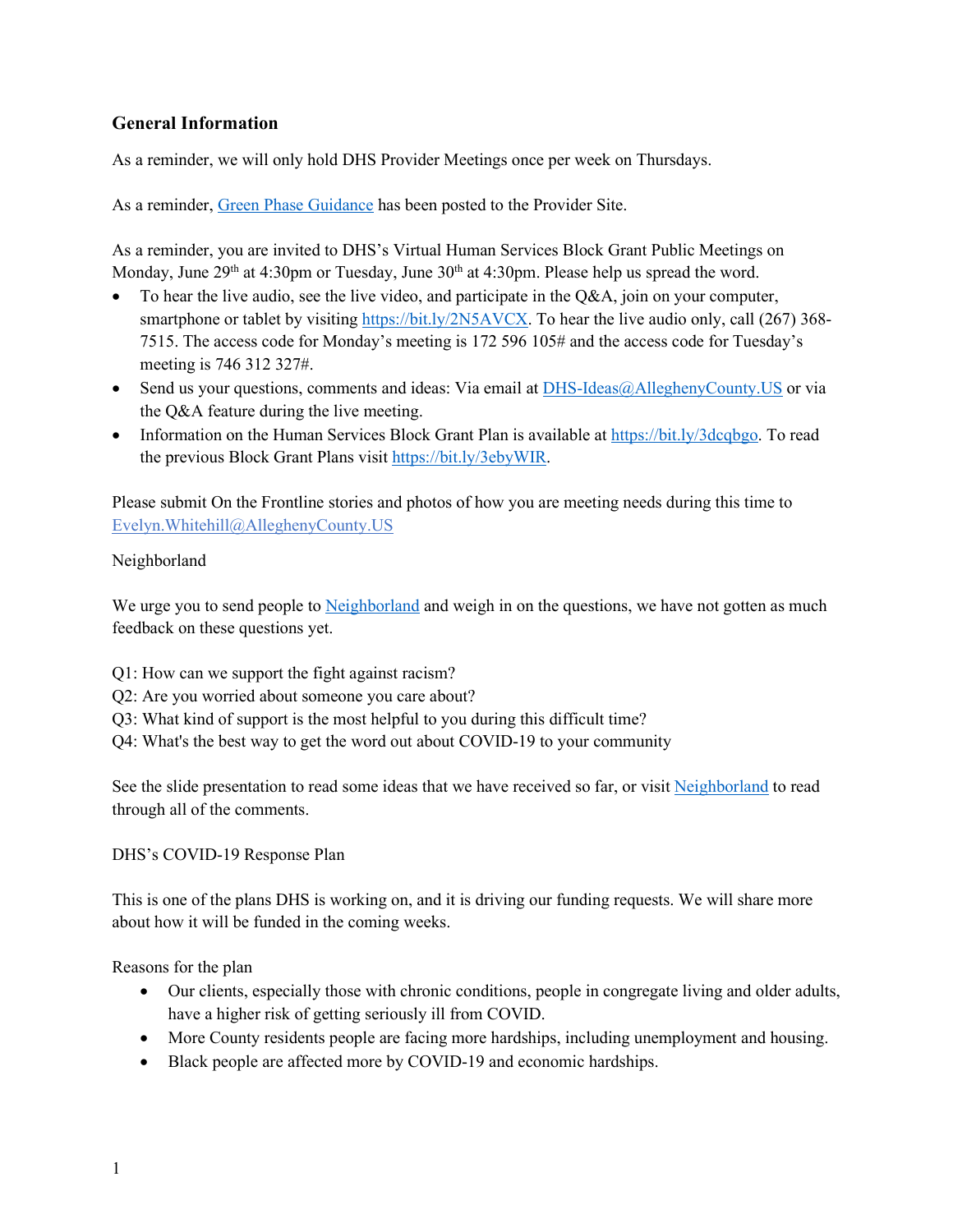DHS needs to respond by: mitigating the spread of the virus to people most at risk of getting seriously ill; ensuring access to and safe delivery of, life-saving health and human services; and helping people facing increased hardship because of the economic recession, using the following strategies:

Reducing the spread

- 1. Sanitization: of offices and provider network, hygiene stations
- 2. Reduce density in shelters
- 3. Testing: especially at congregate facilities
- 4. Quarantine and isolation: Safe Haven Hotel, Teen Healing Center, and Family Apartments
- 5. Older adults living at home

#### Access

- 6. Front Door: working on access to our services so people know where to go to get help
- 7. Warmlines/hotlines: Link, Senior Line, re:solve, etc.
- 8. Triage
- 9. Community outreach to black, latinx people: to connect them to health messages, benefits, etc.

Services, basic needs, delivered safely

- 10. Benefits enrollment: working with our community partners
- 11. Digital divide: wifi and device access
- 12. Homeless prevention: rental assistance and other aid to prevent housing instability
- 13. Health of the network: coordinating PPE, resource families, hazard pay for those on the frontlines, support for community-based organizations
- 14. Crisis Response: allowing helpers to step forward and the criminal justice system to step back

We welcome your feedback on this plan.

#### COVID-19 Metrics

Allegheny County is below the following benchmark: 

- Diagnostic testing capacity: We have changed this metric to a ratio of testing to cases. They want it to be below 50, but we haven't been below that threshold since June 17th Allegheny County is approaching the following benchmark:
- Decline in new cases: we saw a 70% increase in new cases in the last week
- Rate of transmission below 1: This has increased above 1, but UPenn projects it will trend downward over the next few weeks.

Allegheny County is meeting the following benchmarks: 

- New cases below threshold: we have always been below the PA threshold over a rolling 14 day period. New cases are still projected by UPenn to continue to decline.
- Decline in total hospitalizations: the hospitalizations are a lagging indicator (they lag a week behind the new cases). We may see this go up.
- Decline in Deaths: We have a very low death rate and a decline in deaths.
- ICU bed capacity: we have not hit 90%. We continue to hover around 76%.
- Percent of positive tests: our average positive rate is low but has increased to 2.7%.

We are continuing to improve our website, located at [www.bit.ly/COVID19DHSProviders.](http://www.bit.ly/COVID19DHSProviders)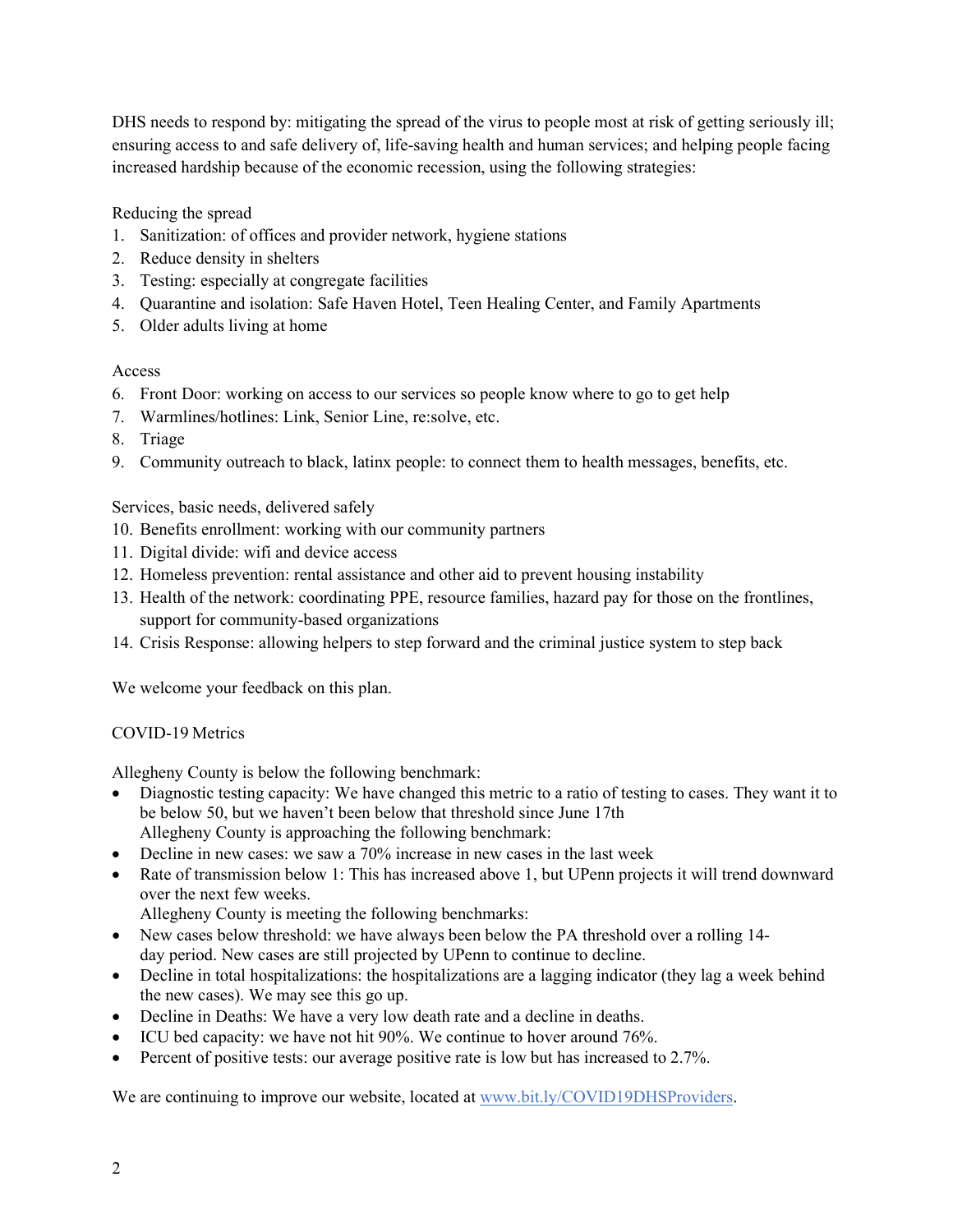- The [Operational Changes Tracker](https://tableau.alleghenycounty.us/t/PublicSite/views/AlleghenyCountyHumanServicesOperationalChangesTracker/LandingPage?iframeSizedToWindow=true&%3Aembed=y&%3AshowAppBanner=false&%3Adisplay_count=no&%3AshowVizHome=no&%3Aorigin=viz_share_link#1) is live.
- You can reach us by email at [DHS-COVID19planning@alleghenycounty.us.](mailto:DHS-COVID19planning@alleghenycounty.us) We will answer all questions and elevate issues to inform the network.
- Please submit stories and photos of how you are meeting needs during this time to [Evelyn.Whitehill@AlleghenyCounty.US.](mailto:Evelyn.Whitehill@AlleghenyCounty.US)

# **Legislative/Policy Updates**

Federal Updates

- Yesterday, President Trump issued an [Executive Order](https://www.whitehouse.gov/presidential-actions/executive-order-strengthening-child-welfare-system-americas-children/) on "Strengthening the Child Welfare System for America's Children," which aims to: encourage partnerships between state agencies and public, private, faith-based and community organizations; improve access to adequate resources for caregivers and youth; and ensure equality of treatment and access for all families.
- o With deadlines over the next 3 years, the EO requires HHS to collect data, issue reports and publish guidance.

State and Local Updates

- Gov. Wolf has sent a [letter](https://www.dhs.pa.gov/about/Documents/DHS%20Executive%20Communications/2020.6.23%20TWW%20USDA%20SNAP%20Notice.pdf) to USDA Secretary Perdue urging the extension of SNAP waivers that ensure continuity of benefit administration and eligibility determinations while also prioritizing health and safety.
- Both the PA House and Senate have passed bills to strengthen police hiring practices, record law enforcement's use of force and other reform measures.
	- o None of the four bills have passed both chambers yet, but all received unanimous support and could wind up on the Governor's desk as early as next week.
- A state bill (SB 637) aimed at helping people with past criminal records find work in occupations directly regulated by the state received final passage in the General Assembly and is now headed to Gov. Wolf's desk for signature.
	- o Addresses 29 job categories for which the state has all-important licensing authority, ranging from cosmetology to nursing to selling real estate or cars.
	- $\circ$  Hiring agencies must consider whether the crime(s) are directly related to the occupation, weigh rehabilitative factors, and consider if issuing a license creates a substantial risk to the public.
- After a contentious vote that defeated a bill requiring COVID-19 testing in Kanes and the County Jail, the Public Safety Committee of the Allegheny County Council will vote next week on an amended bill presented by Councilwoman Hallam that seeks to expand testing to all County employees.

#### **Food**

There is a Drive-Up Food Distribution happening this weekend in Wilkinsburg, at the intersection of Penn Ave and N. Trenton Ave, on Saturday June 27 at 11 am.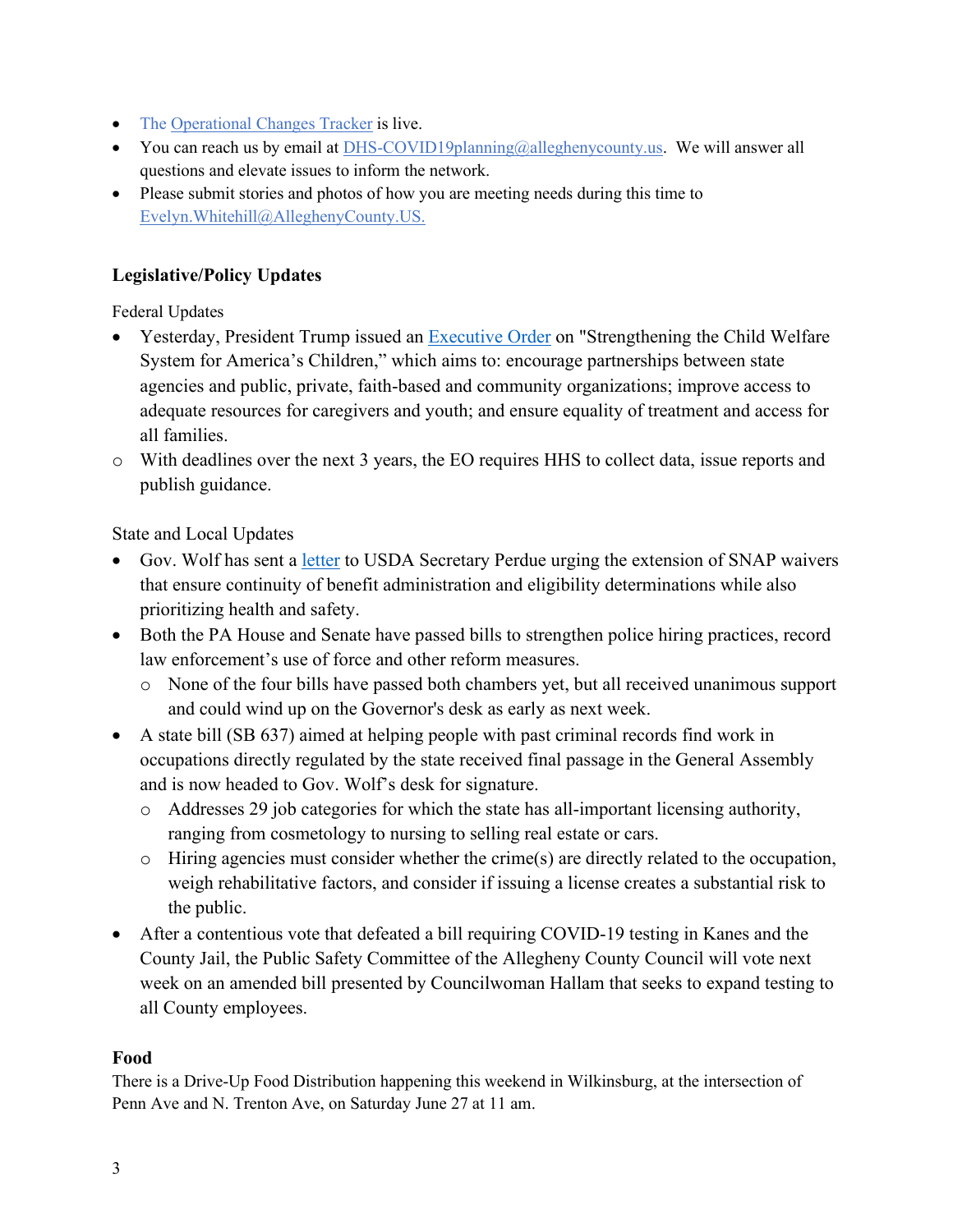The Food Access Call is on Tuesdays at 3:30 pm. Call-in information can be found in the slide presentation.

## **Program Updates**

# **AAA**

- PA Department of Aging is working on a new 4-year plan and we encourage you to give feedback. You can take the survey by visiting [https://bit.ly/PAAgingStatePlan.](https://bit.ly/PAAgingStatePlan)
- There will also be a webinar discussing the State plan on Tuesday, July  $7<sup>th</sup>$  at noon. See the slide presentation for access information.

## **OCS**

- Homeless network
	- o Quarantine and Isolation spaces are still open for individuals and families and have available spaces.
		- To make a referral for a family, Contact Remy Harris  $(Remy, Harris@alleghenvcounty.us)$ .
		- $\blacksquare$  Homeless referrals: [Jessica.McKown@alleghenycounty.us](mailto:Jessica.Mckown@alleghenycounty.us)
		- Office of Behavioral Health referrals: [Diane.Johnson@alleghenycounty.us](mailto:Diane.Johnson@alleghenycounty.us)
		- Allegheny County Jail referrals: [Jennifer.Batterton@alleghenycounty.us](mailto:Jennifer.Batterton@alleghenycounty.us)
		- Immigrants and Internationals referrals:  $bgreen(\widehat{a})$  if cspgh.org
	- o We've moved the Provider Network Meeting to every other Tuesday at 9:30 am; call-in information can be found in the slide presentation.

# **CYF**

- June is National Reunification month. Family is an essential source of strength that helps us be resilient, check out this [article from the Children's Bureau.](https://cbexpress.acf.hhs.gov/index.cfm?event=website.viewArticles&issueid=217§ionid=2&articleid=5593)
- We wanted to share some reunification data. Foster and kinship care should be a support to permanency, not a substitute.
	- o In 2019, we exited over 1,000 children from placement, and 91% exited to permanency, and 56% returned home.
		- Children aged 15-17 represented the largest number of reunification exits.
		- There is a disproportionate representation of black children in care. Black children represented about 50% of children who reunified.
		- Eight in ten children reunifying were from a family placement setting.
	- o In 2020, we have had 444 children exited from placement so far, 92% of which exited to permanency and 52% returned home.
- As a reminder, if your fingerprinting clearances require renewal in the fall, please renew this summer to avert backlogs!

#### **How to Reach Us**